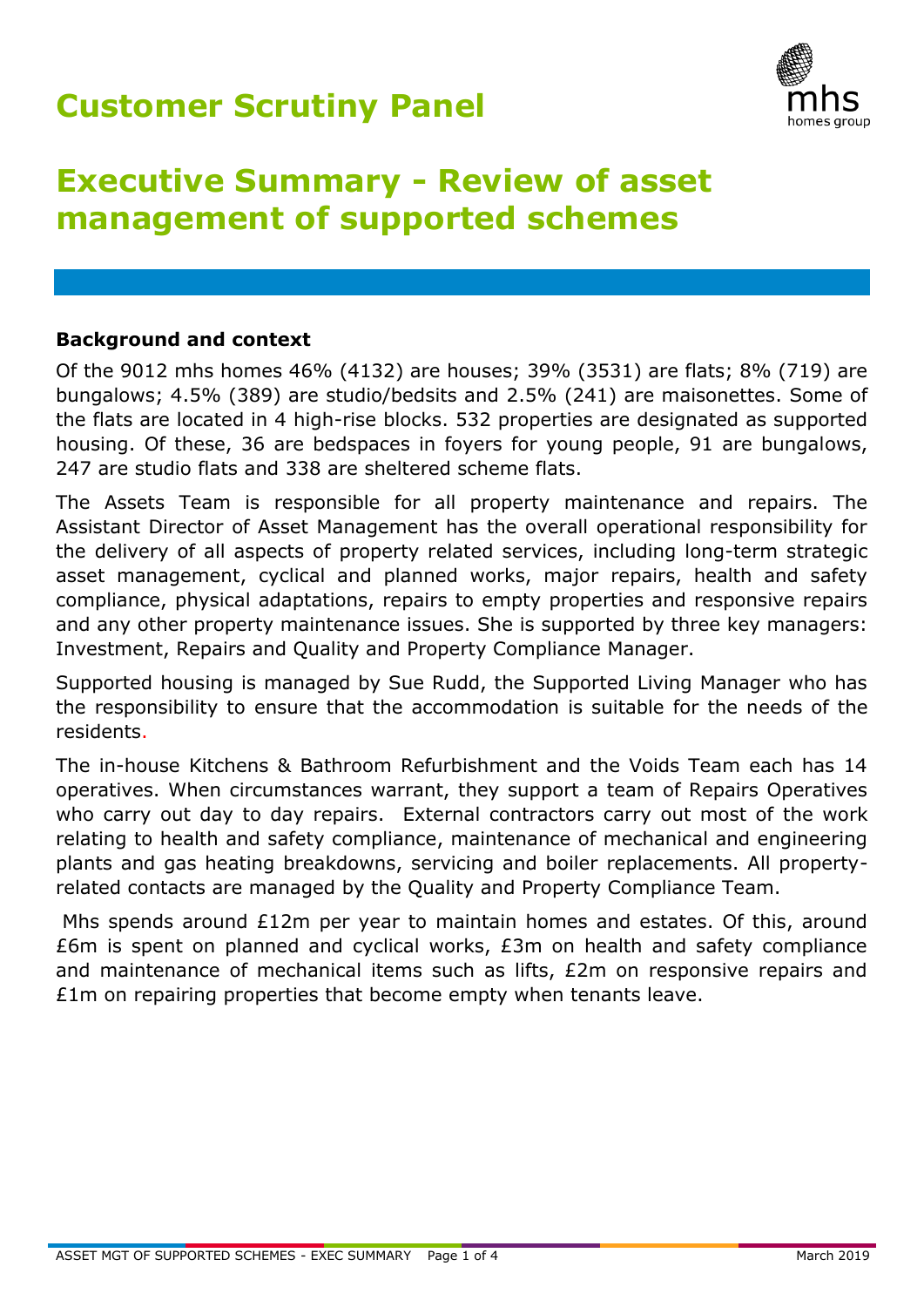### **Summary of findings**

### **Key strengths**

- a. The overall approach to asset management is sound because mhs knows the condition of its assets very well and keeps the information updated. The long-term business plan and annual budgets are informed by updated information. The Assets Team has sufficient knowledge and expertise and work well with other teams. Annual delivery plans are well organised and the impact on inter-dependencies such as procurement, are considered in a timely manner.
- b. There is extensive evidence that stock renewals and replacement work is completed within agreed budgets and timescales. Properties are generally in a satisfactory condition although a more holistic approach would be more appropriate. Health and safety compliance work is continuing and mhs appears to be legally compliant.
- c. Health and safety is considered when planning and delivering major works, and the needs of diverse customers are considered.

#### **Key areas for improvement**

- a. Annual planning is insufficient. Whilst it is positive that investment plans provide sufficient flexibility to meet emerging demands. However, the impact of major changes is not fully considered from the perspective of risk or impact on people and budgets. There is an opportunity to make more use of responsive repairs data to inform the long-term capital programme.
- b. The overall customer experience needs attention. Key aspects include the right level of information being given in a timely manner so that residents can plan for giving access to their homes, reduce disruptions to themselves or others, and, if necessary, make alternative arrangements for short stay elsewhere, for example when kitchen and bathroom works are underway.
- c. The provision of timely information is equally crucial for scheme managers to advise on the implications for the scheme and assist in keeping residents informed and providing access to homes.
- d. Although partnership working across different teams at mhs is strong at senior levels this is not always found at other levels. Site-based staff are not fully involved at planning stages and not sufficiently informed about work before and when it takes place, nor are they asked to provide feedback.
- e. Opportunities to consult and engage residents in strategic decisions and listening to the customer voice when planning and executing projects are missed, given the absence of published capital works programmes, robust arrangements for resident liaison during onsite works and gathering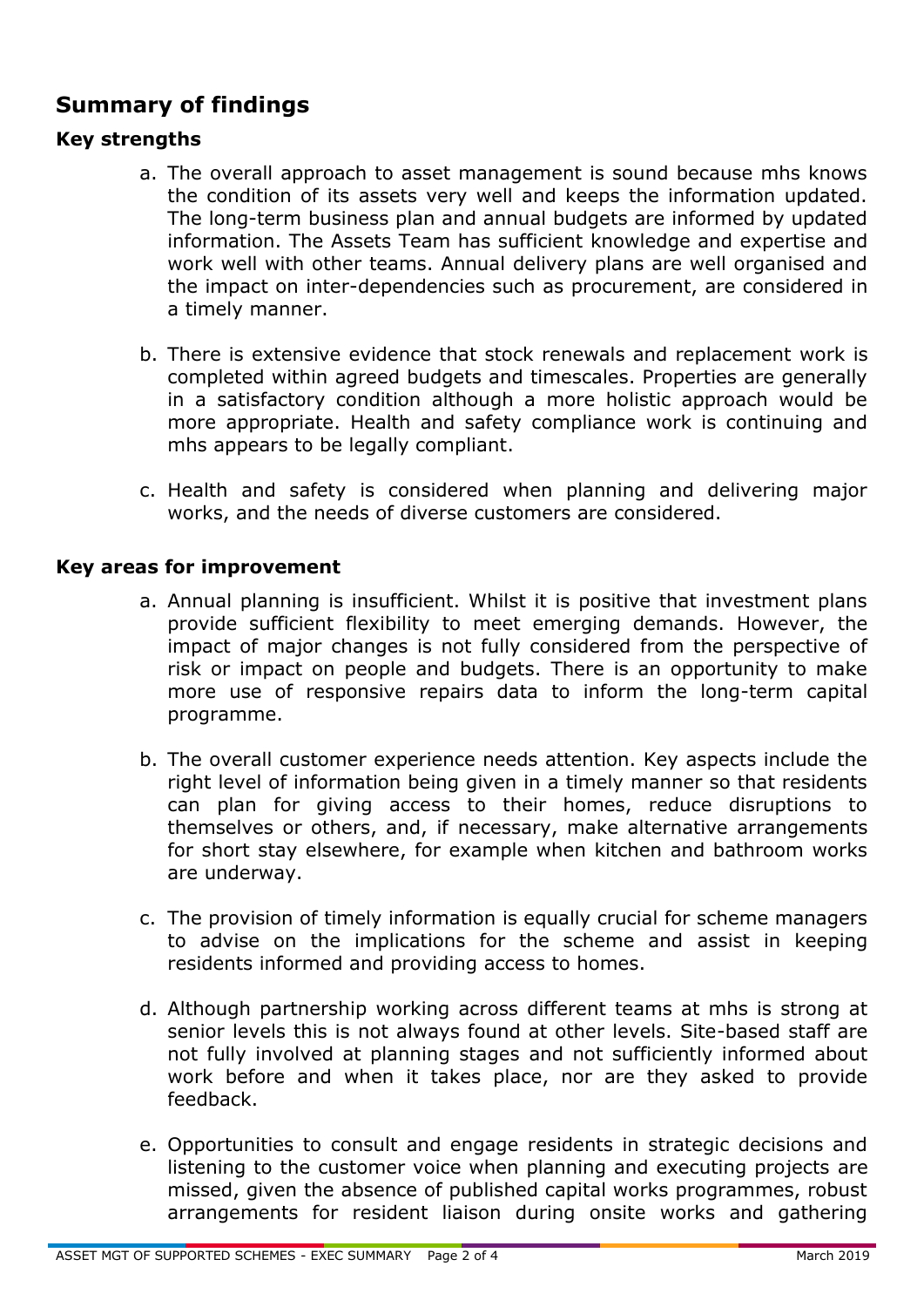customer feedback. The position suggests weaknesses in current performance reporting arrangements that are limited to programme delivery and budgets.

As agreed with the CSP, service ratings are classified using a five-point scale of Great, Very Good, Good, Adequate, Unclassified. The overall judgement included is based on the agreed scope and based on the overall balance of strengths and weaknesses. Judgements reflect the seriousness of weaknesses as agreed by the CSP. Service ratings are on a five-point scale: Great, Very good, Good, Adequate or Unclassified.

The overall assessment for the asset management service for supported homes is 'Adequate', based on the following key themes considered:

| <b>Theme</b>                                    | <b>Rating</b>   |
|-------------------------------------------------|-----------------|
| Strategic asset management                      | Good            |
| Work planning and delivery<br>arrangements      | Adequate        |
| Overall customer experience of<br>planned works | Adequate        |
| <b>Overall rating</b>                           | <b>Adequate</b> |

### **Recommendations**

Below is a list of all the recommendations:

| <b>Priority</b>                                                                                                                     | <b>Recommendations</b>                                                                                                                                                                          |
|-------------------------------------------------------------------------------------------------------------------------------------|-------------------------------------------------------------------------------------------------------------------------------------------------------------------------------------------------|
| <b>FUNDAMENTAL</b><br><b>Fundamental control</b><br>weaknesses, which expose the<br>Company to a high degree of<br>unnecessary risk | 1. Introduce systematic processes to measure the impact of<br>major changes in asset management plans on financial<br>requirements, risks and impact on residents                               |
|                                                                                                                                     | 2. Involve site-based staff before projects start and liaise<br>with them during onsite work and in post-inspection<br>assessments                                                              |
| <b>SIGNIFICANT</b><br>Significant control weaknesses<br>which expose the Company to<br>a moderate degree of<br>unnecessary risk.    | 3. Take into account all aspects of a building when planning<br>work to provide for a more comprehensive and holistic<br>approach                                                               |
|                                                                                                                                     | 4. Significantly improve information for customers and<br>liaison with site-based staff before, during and after<br>planned projects are carried out inside their homes or in<br>communal areas |
|                                                                                                                                     | 5. Review arrangements for consulting and involving<br>residents, both formally and informally, including getting<br>feedback through surveys and complaints                                    |
|                                                                                                                                     | 6. Introduce comprehensive performance monitoring of<br>capital works                                                                                                                           |